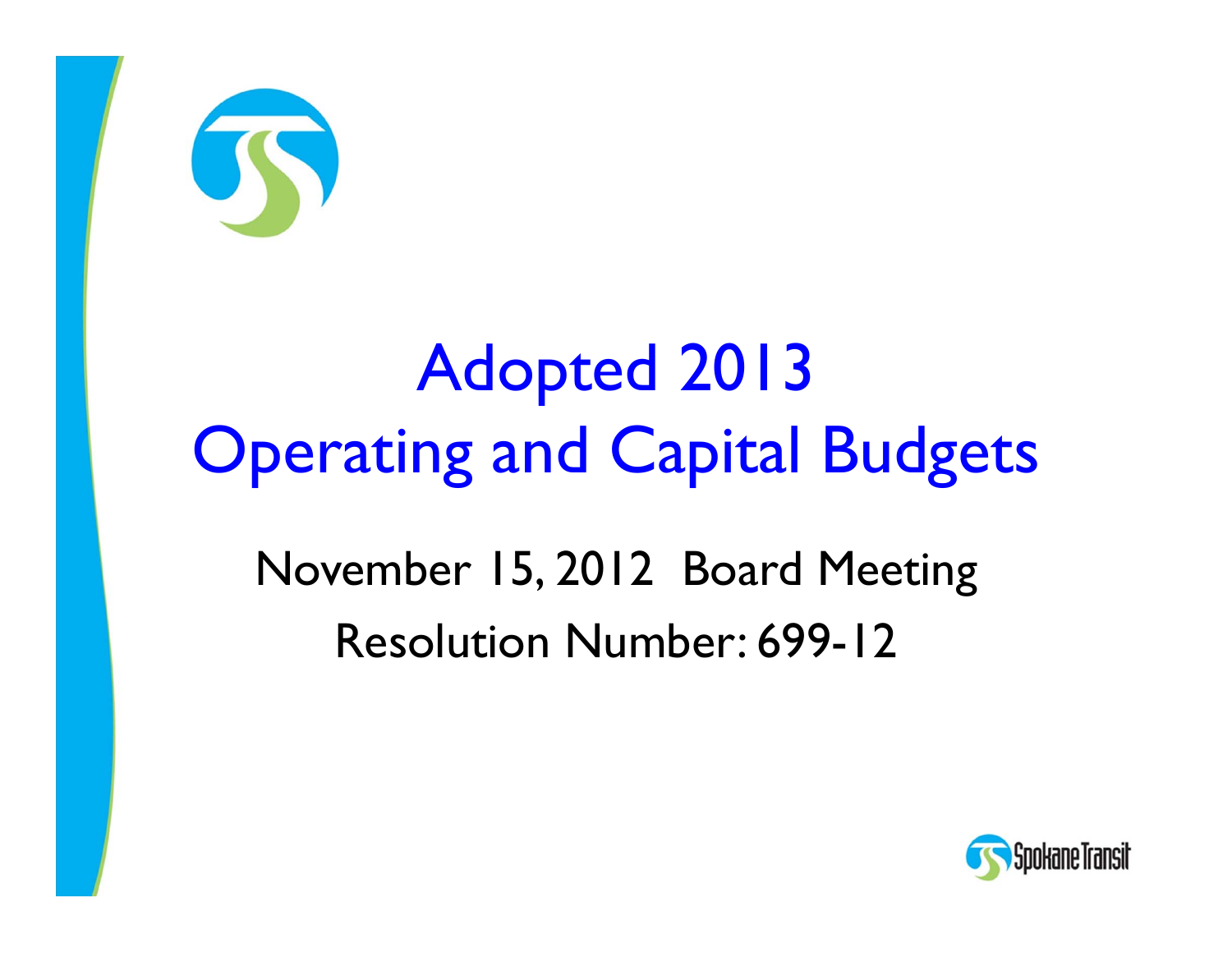# Mission/Vision

#### Mission

- **No. 2 Alle 20 Yeal is also under** Safe, accessible, convenient, and efficient public transportation services to Spokane region's neighborhoods, business and activity centers;
- **No.** We are leaders in transportation and a valued partner in the community's social fabric, economic infrastructure, and quality of life;

#### Vision

**No.** We aspire to be a source of pride for the region.

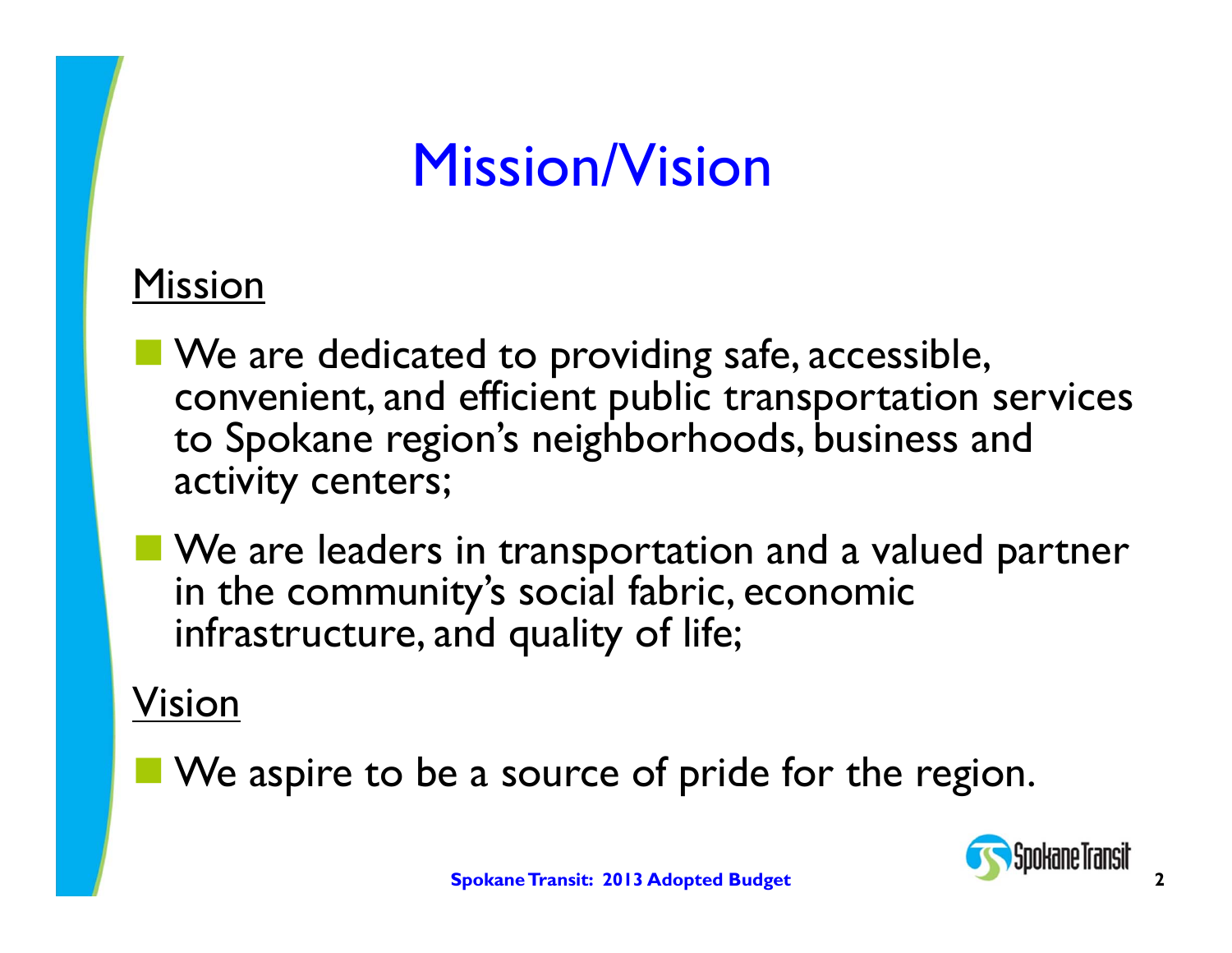# Organizational Priorities

- **Ensure Safety**
- **Earn and Retain the Community's Trust**
- **Provide Outstanding Customer Service**
- Enable Organizational Success
- Exemplify Financial Stewardship

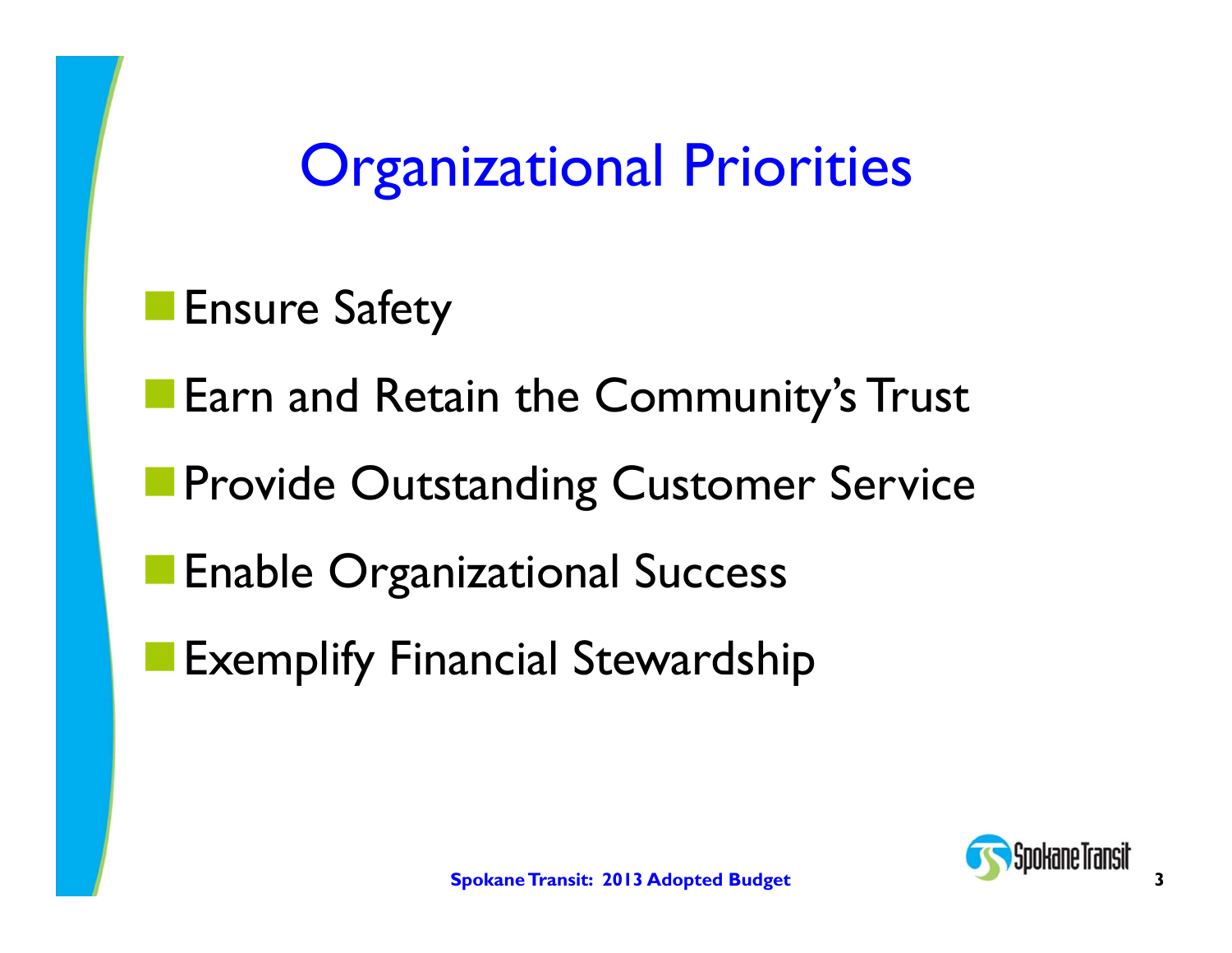# 2013 Budget Guidance

- Sustain quality regardless of service level.
- **Preserve <u>essential capital</u> projects.**
- Maintain flexibility add revenue or reduce service when required.
- $\mathbb{R}^n$ **Continue with a sustainable plan by avoiding long**term commitments that may not be funded.

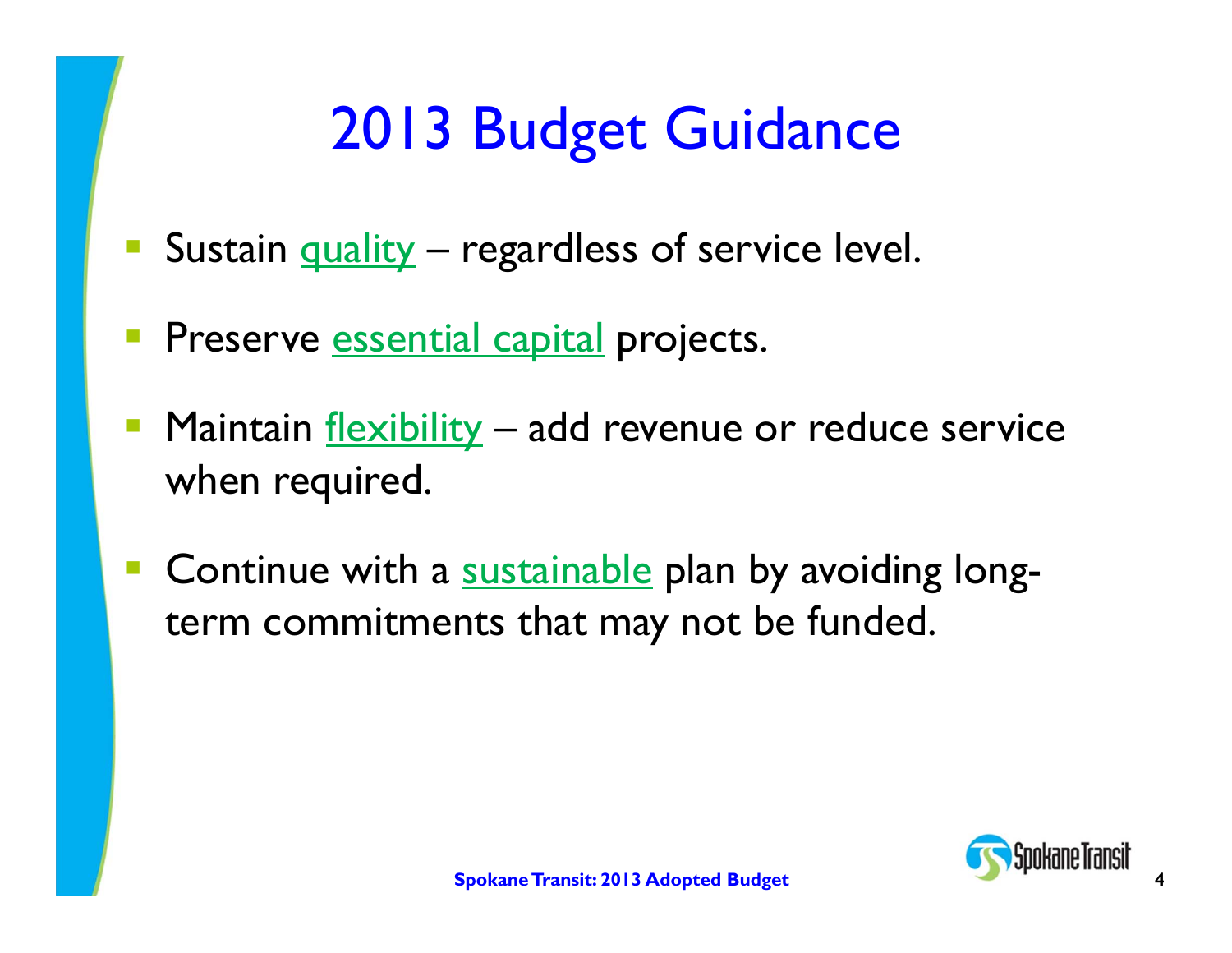# Outreach Process

**September 5 Planning & Development Committee:** Draft 2013 Budget

Individual Board Member Sessions if Requested

**October**: Citizen and Employee Outreach

**October 3 Planning & Development Committee:** Proposed 2013 Budget

**October 18 Board Meeting:** Public Hearing on Budget/Board Adopt Strategic Plan and CIP

**October 31 Planning & Development Committee**: Recommendation of 2013 Final Proposed Budget-Operating & **Capital** 

**November 15 Board Meeting**: Adoption of 2013 Budget

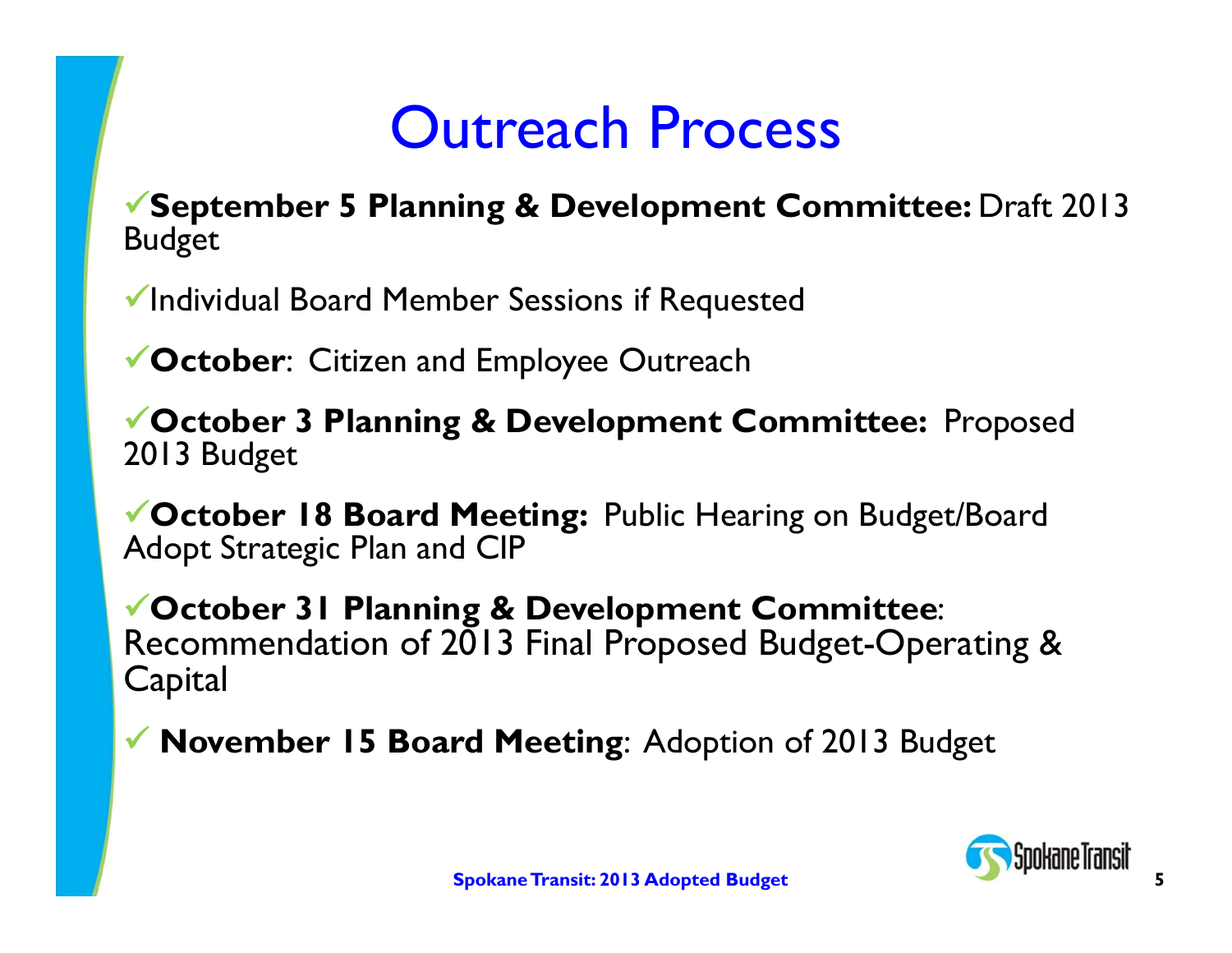#### 2013 Changes from Draft to Final Proposed Budget

#### **Summary of Revenue Changes**

|                                       | <b>Operating</b> | Capital/Cash | <b>Total</b>  |
|---------------------------------------|------------------|--------------|---------------|
| <b>Draft Revenue Budget</b>           | \$61,988,573     | \$14,254,086 | \$76,242,659  |
| <b>Fare Revenues</b>                  | 200,062          |              |               |
| <b>Sales Tax Projection</b>           | 247,126          |              |               |
| <b>Federal Preventive Maintenance</b> | (531,918)        |              |               |
| <b>Interest Earnings</b>              | (118, 932)       |              |               |
| <b>Federal Capital Revenue</b>        |                  | (611,500)    |               |
| Draw on Cash                          |                  | (331, 382)   |               |
| <b>Total Changes</b>                  | (203, 662)       | (942, 882)   | (1, 146, 544) |
| <b>Adopted Revenue Budget</b>         | \$61,784,911     | \$13,311,204 | \$75,096,115  |

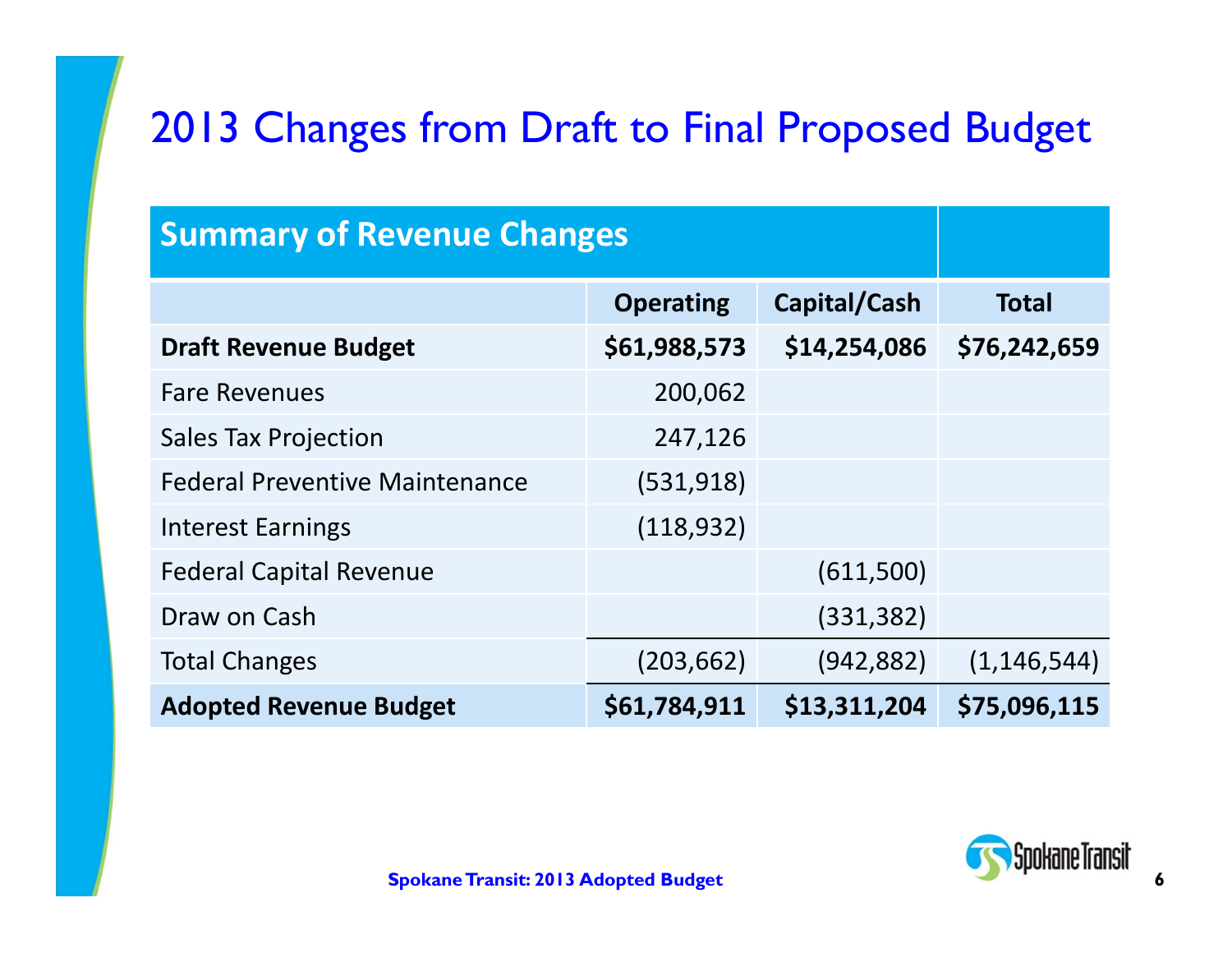#### 2013 Changes from Draft to Final Proposed Budget

#### **Summary of Expenditure Changes**

|                                   | <b>Operating</b> | <b>Capital</b> | <b>Total</b>  |
|-----------------------------------|------------------|----------------|---------------|
| <b>Draft Expenditure Budget</b>   | \$61,529,945     | \$14,712,714   | \$76,242,659  |
| Labor                             | 18,500           |                |               |
| <b>Benefits</b>                   | (459, 774)       |                |               |
| <b>Materials</b>                  | (86, 444)        |                |               |
| Utilities/Insurance/Other         | (21, 650)        |                |               |
| <b>Capital Expenditures</b>       |                  | (597, 176)     |               |
| <b>Total Changes</b>              | (549,368)        | (597, 176)     | (1, 146, 544) |
| <b>Adopted Expenditure Budget</b> | \$60,980,577     | \$14,115,538   | \$75,096,115  |

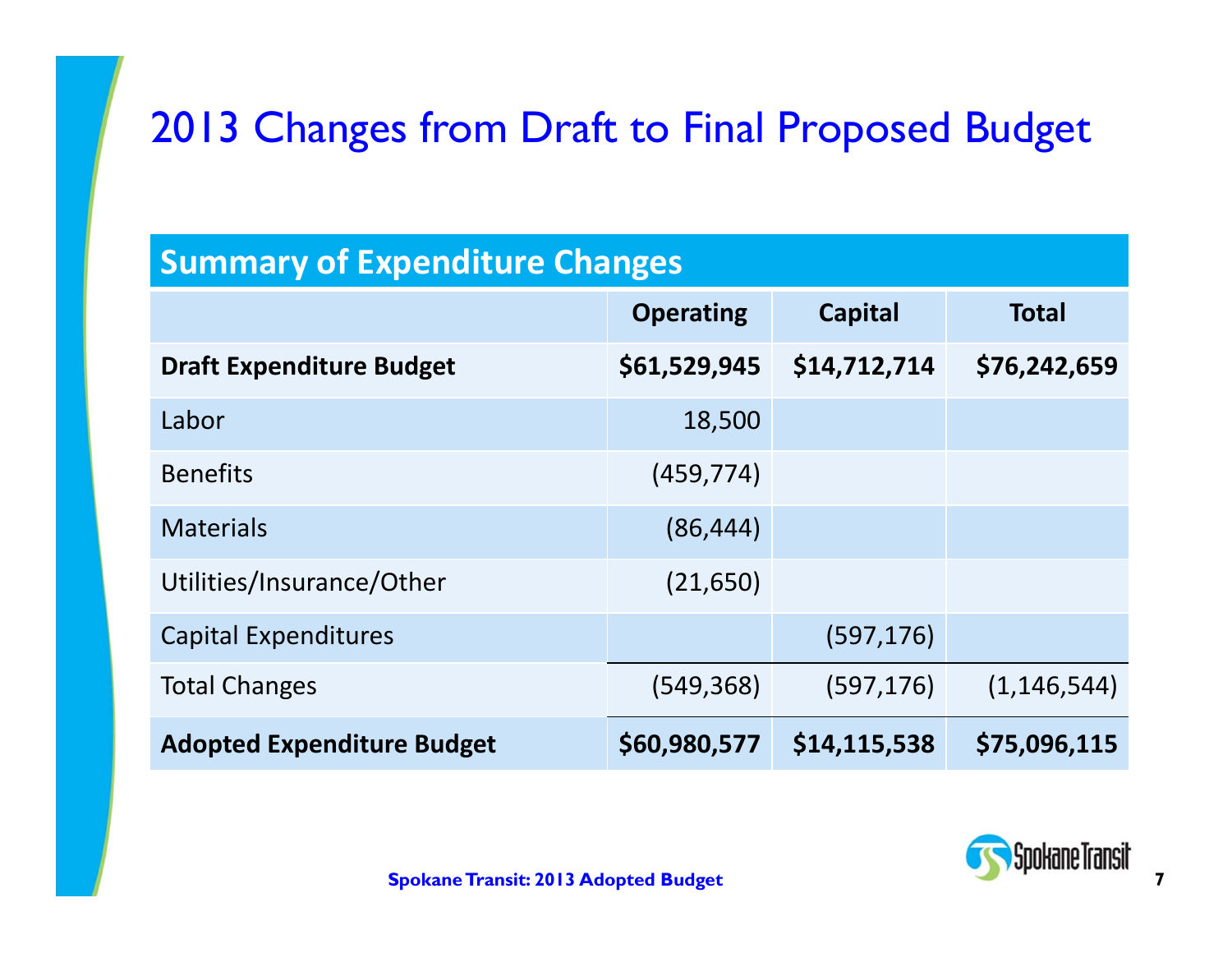# 2013 Primary Budget Assumptions

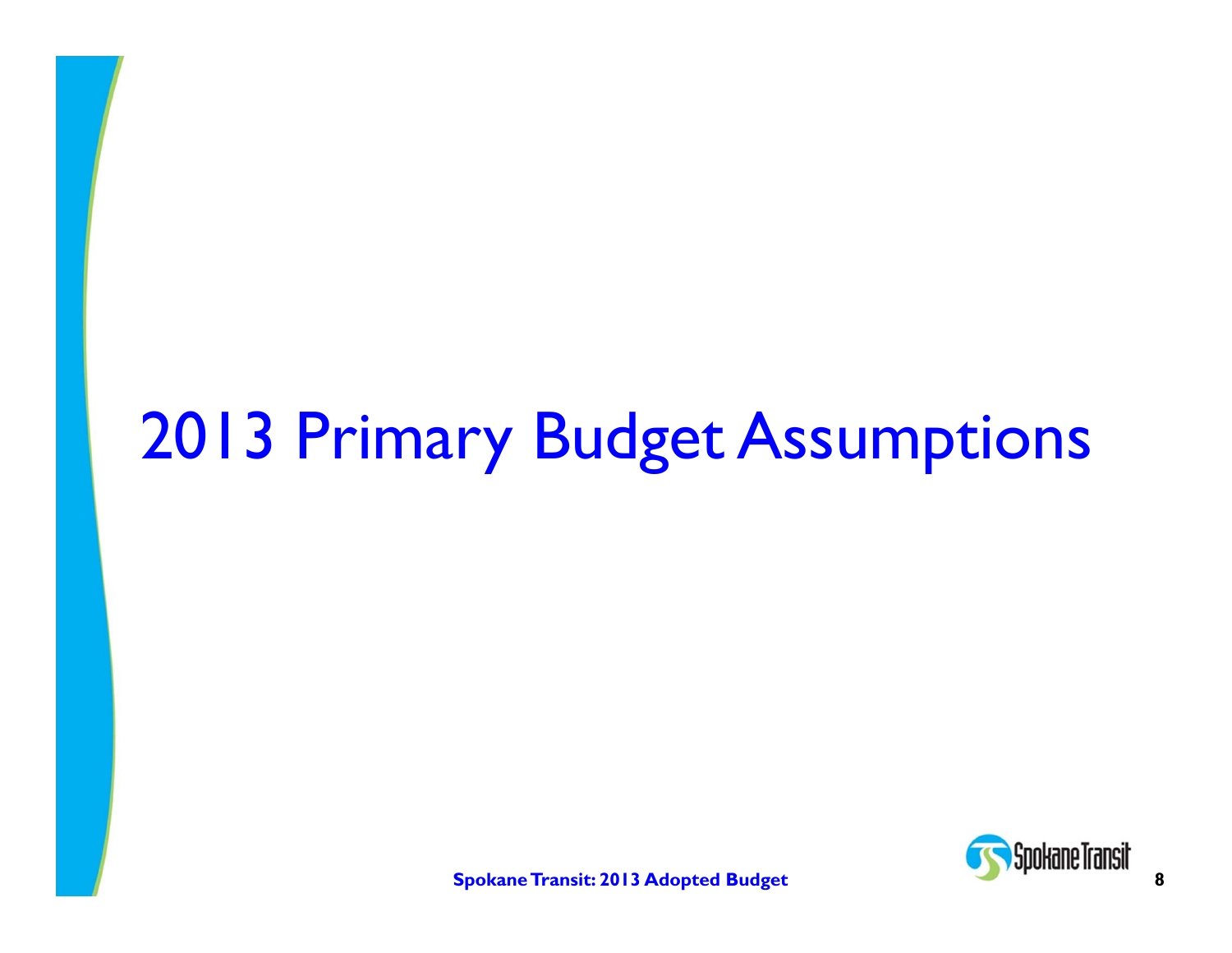# 2013 Operating Budget Assumptions

### **Revenues**

- Sales tax revenue growth assumption of 0.0% in 2013
- **Fare revenue due to ridership increase of:** 
	- **1.0% for Fixed Route (\$57,000)**
	- 0.0% for Paratransit
	- 8.7% for Vanpool (\$98,000)
- $\begin{bmatrix} 1 \\ 1 \end{bmatrix}$ Federal Preventive Maintenance Grant of \$7.5 million
- State grants of \$731,000
- $\mathbb{R}^n$ Interest earnings of 0.75%

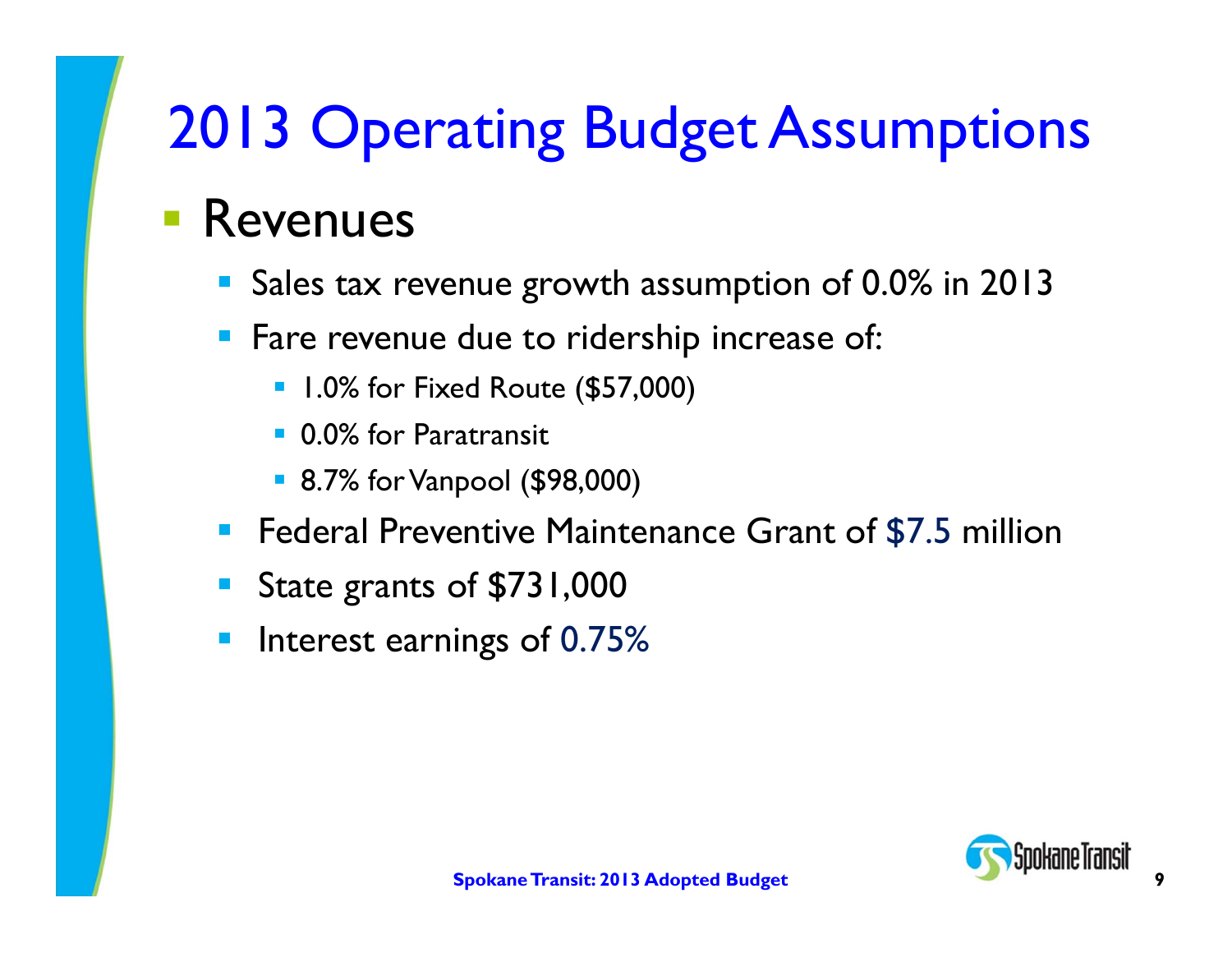# 2013 Operating Budget Assumptions

### Expenses

- k. Staffing and Compensation
	- **Fill 4 deferred positions** 
		- 3 Fixed Route Transportation Supervisors to implement CAD/AVL (Smart Bus)
		- **1** Customer Service Representative to meet Call Center goals
		- **1 1** position deferred until 2014
	- **Management & Administration 0.0% general increase**
	- ATU 1598 (Fixed Route & Paratransit Supervisors) 2013 wage reopener
	- ATU 1015 (Fixed Route Operators, Maintenance, Customer Service & Clerical) – in mediation for 2012 wage reopener
	- AFSCME 3939 (Paratransit) in mediation for contract renewal for July 1, 2012

#### F Benefits

- П Projected increase in medical/dental expenses
	- **Premera 0.0%,**
	- Group Health 1.87%
	- **Washington Dental 4.27%**
- П Employer's pension contribution rate may increase from 7.21% to 9.19% July 2013
- **Materials increase due to anticipated higher fuel costs**

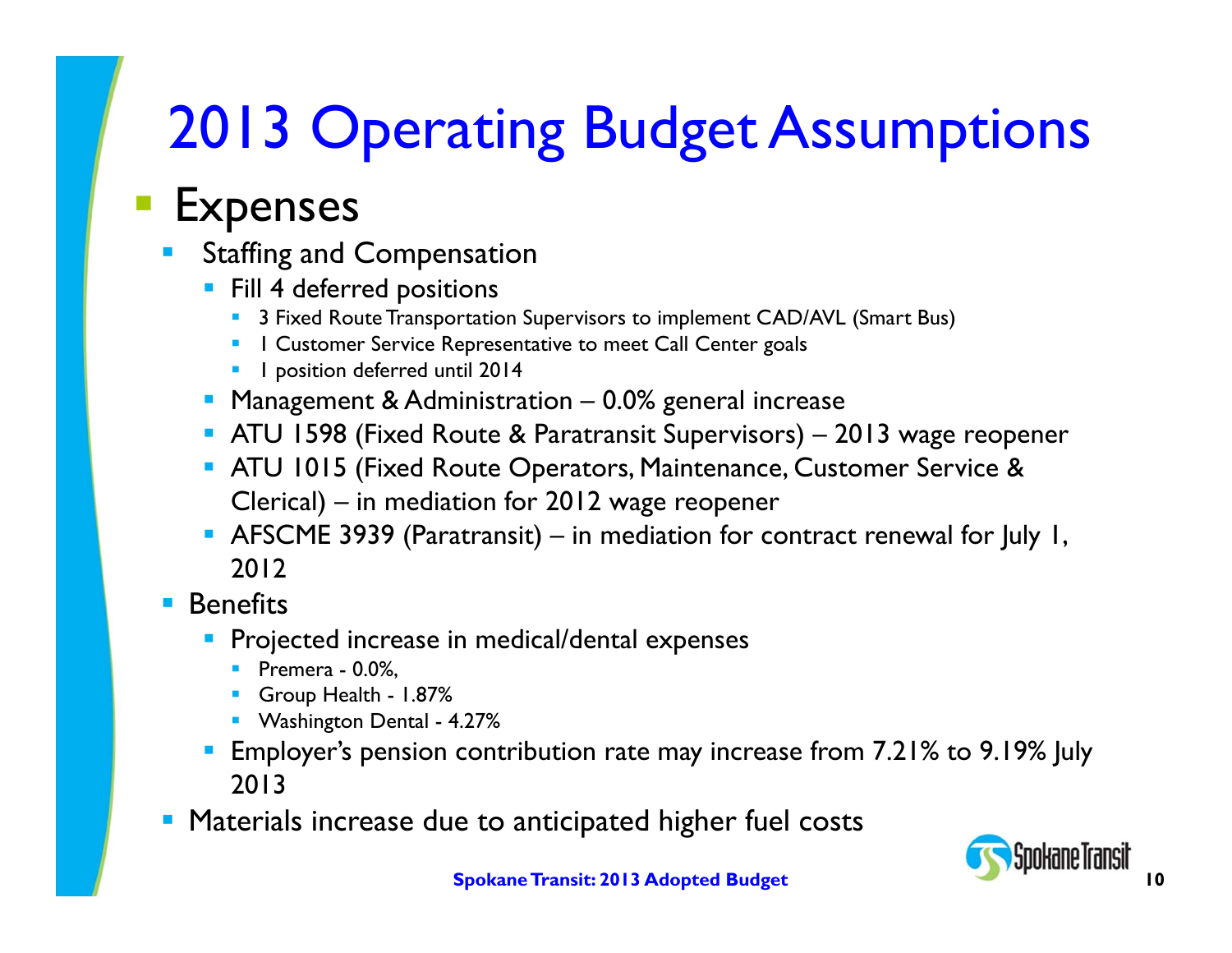# Budget Comparison 2012 to 2013

|                                      |     |             |     | 2013 Adopted  | \$ Change From   | % Change From |
|--------------------------------------|-----|-------------|-----|---------------|------------------|---------------|
|                                      |     | 2012 Budget |     | <b>Budget</b> | 2012 Budget      | 2012 Budget   |
| <b>Estimated Revenues:</b>           |     |             |     |               |                  |               |
| <b>Operating Revenues</b>            | \$. | 10,493,536  | \$  | 10,862,743    | \$<br>369,207    | 3.5%          |
| Sales Tax                            |     | 41,702,017  |     | 42,105,025    | 403,008          | 1.0%          |
| <b>State Grants</b>                  |     | 62,500      |     | 731,410       | 668,910          | 1070.3%       |
| Miscellaneous                        |     | 567,920     |     | 478,651       | (89, 269)        | $-15.7%$      |
| Federal Preventive Maintenance Grant |     | 7,837,931   |     | 7,487,082     | (350, 849)       | $-4.5%$       |
| <b>Other Federal Grants</b>          |     | 189,951     |     | 120,000       | (69, 951)        | $-36.8%$      |
| <b>Subtotal: Operating Revenues</b>  |     | 60,853,855  |     | 61,784,911    | 931,056          | 1.5%          |
| <b>Federal Capital Revenue</b>       |     | 5,066,212   |     | 5,420,309     | 354,097          | 7.0%          |
| <b>State Capital Revenue</b>         |     | 1,516,240   |     | 975,210       | (541,030)        | $-35.7%$      |
| <b>Subtotal: Capital</b>             |     | 6,582,452   |     | 6,395,519     | (186, 933)       | $-2.8%$       |
| <b>Total Revenue</b>                 |     | 67,436,307  |     | 68,180,430    | 744,123          | 1.1%          |
| Decrease in Cash Balance             |     | 7,875,233   |     | 6,915,685     | (959, 548)       | $-12.2%$      |
| <b>Total Source of Funds</b>         | \$  | 75,311,540  | \$  | 75,096,115    | \$<br>(215, 425) | $-0.3%$       |
| <b>Estimated Expenditures:</b>       |     |             |     |               |                  |               |
| <b>Fixed Route Bus</b>               | \$  | 38,854,395  | \$  | 40,567,551    | \$1,713,156      | 4.4%          |
| Paratransit                          |     | 11,735,174  |     | 11,812,627    | 77,453           | 0.7%          |
| Vanpool                              |     | 762,730     |     | 884,434       | 121,704          | 16.0%         |
| Plaza                                |     | 1,270,878   |     | 1,301,204     | 30,326           | 2.4%          |
| Administrative                       |     | 6,076,646   |     | 6,414,761     | 338,115          | 5.6%          |
| <b>Total Operating Expense</b>       |     | 58,699,823  |     | 60,980,577    | 2,280,754        | 3.9%          |
| Cooperative Street/Road Projects     |     | 436,299     |     |               | (436, 299)       | $-100.0\%$    |
| Capital Expenditures                 |     | 16,175,418  |     | 14,115,538    | (2,059,880)      | $-12.7%$      |
| <b>Total Use of Funds</b>            | \$  | 75,311,540  | \$. | 75,096,115    | \$<br>(215, 425) | $-0.3%$       |

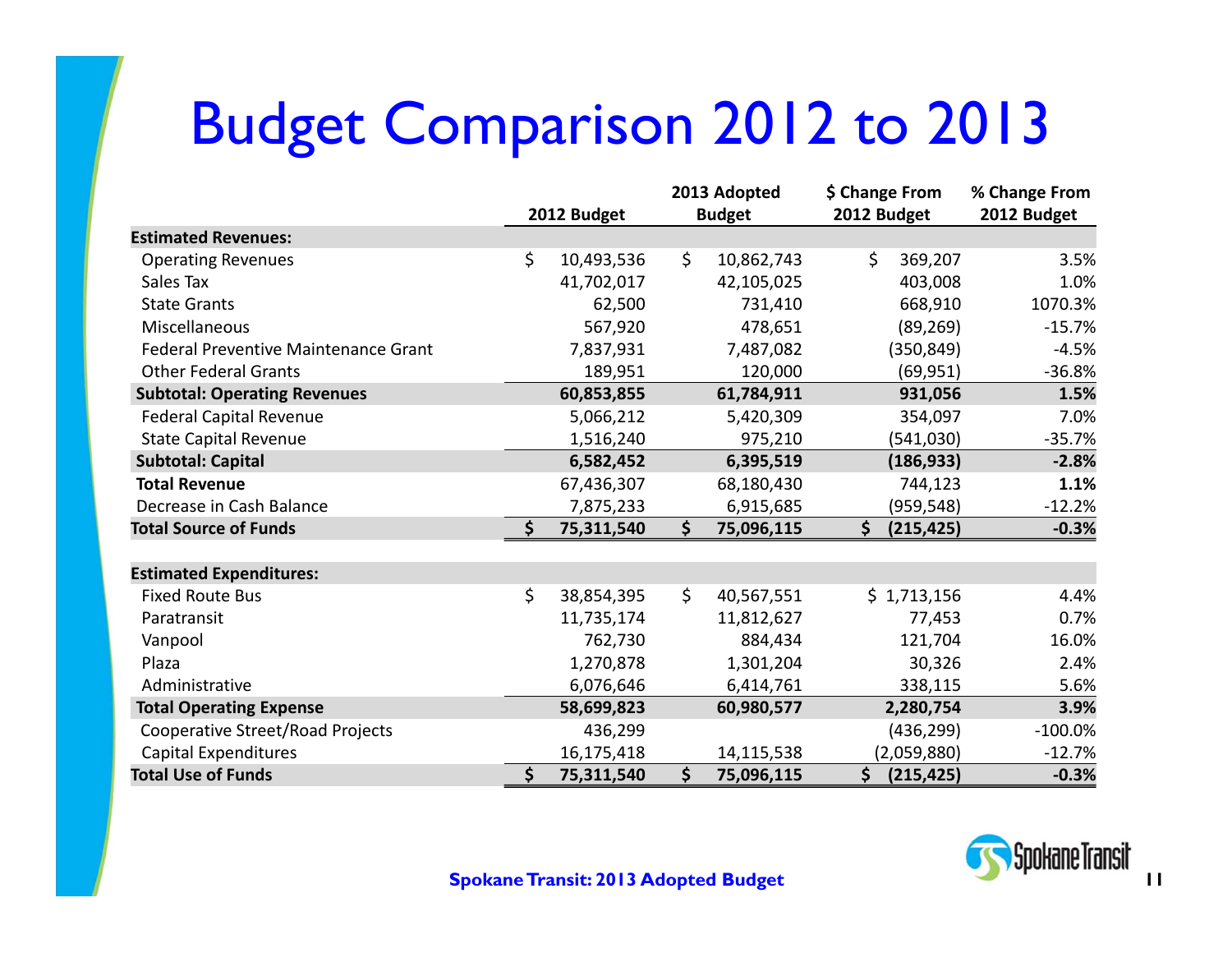# Major Cost Drivers in 2013

| <b>Staffing &amp;</b><br>Compensation:              | 3 Fixed Route Supervisors & 1 Customer Service<br>Representative | \$144,552   |
|-----------------------------------------------------|------------------------------------------------------------------|-------------|
|                                                     | <b>Fixed Route Operators</b>                                     | 123,718     |
| <b>Fringe Benefits:</b>                             | Medical/Dental                                                   | 161,546     |
|                                                     | Pension                                                          | 279,340     |
| Materials and<br>Services:                          | Fuel                                                             | 313,096     |
|                                                     | Fixed Route Revenue Vehicle Maintenance                          | 142,900     |
|                                                     | <b>Boone Facility External Painting</b>                          | 378,200     |
|                                                     | <b>Computer Materials</b>                                        | 142,398     |
| <b>Total Major Cost Drivers in 2013</b>             |                                                                  | \$1,685,750 |
|                                                     |                                                                  |             |
| Total \$ Change in Operating Expenditures           |                                                                  | \$2,280,754 |
| <b>Percentage Represented by Major Cost Drivers</b> |                                                                  | 74%         |
|                                                     |                                                                  | ----        |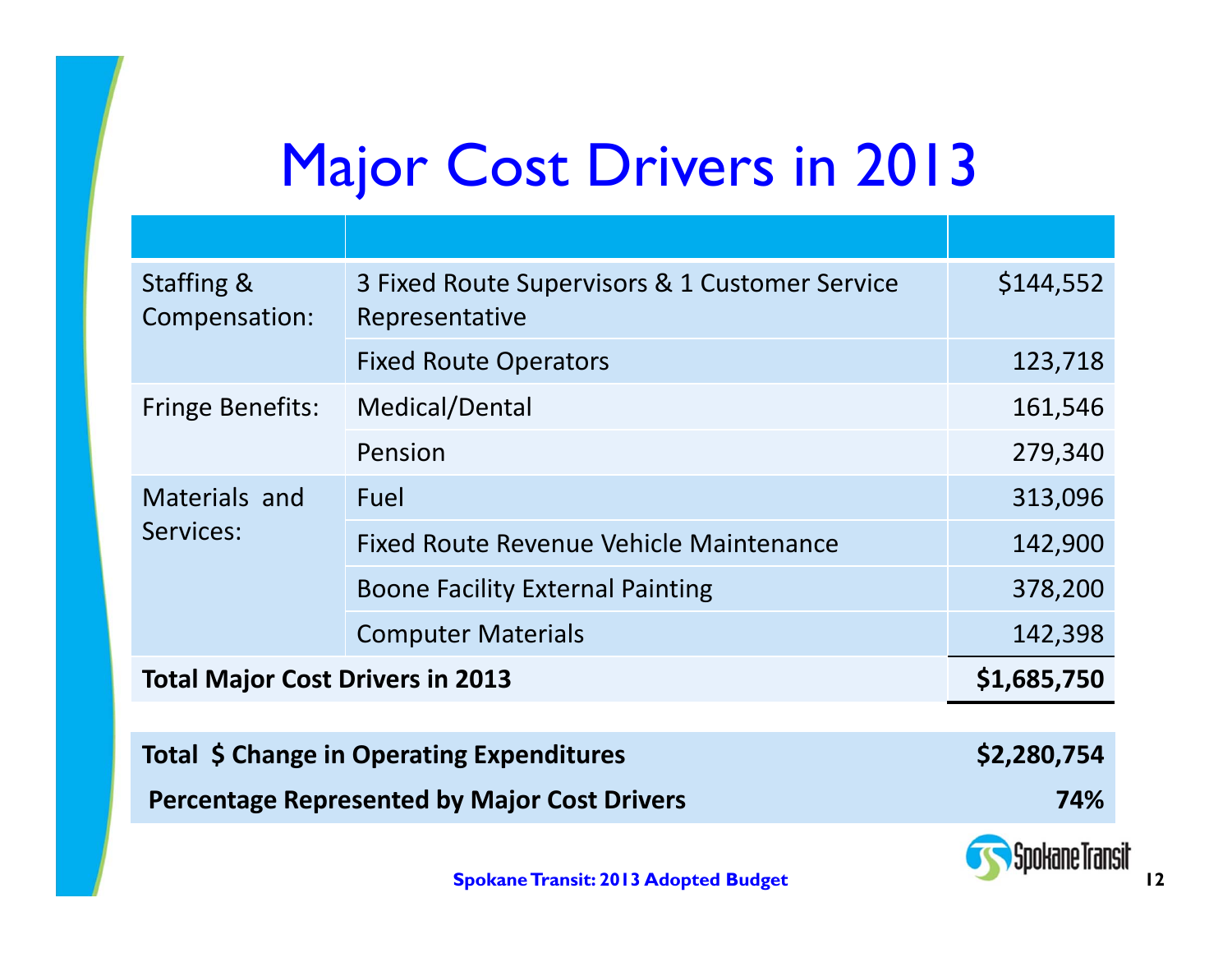### **2013 Estimated Revenues(1)**



(1) Above amounts exclude grants used for capital projects.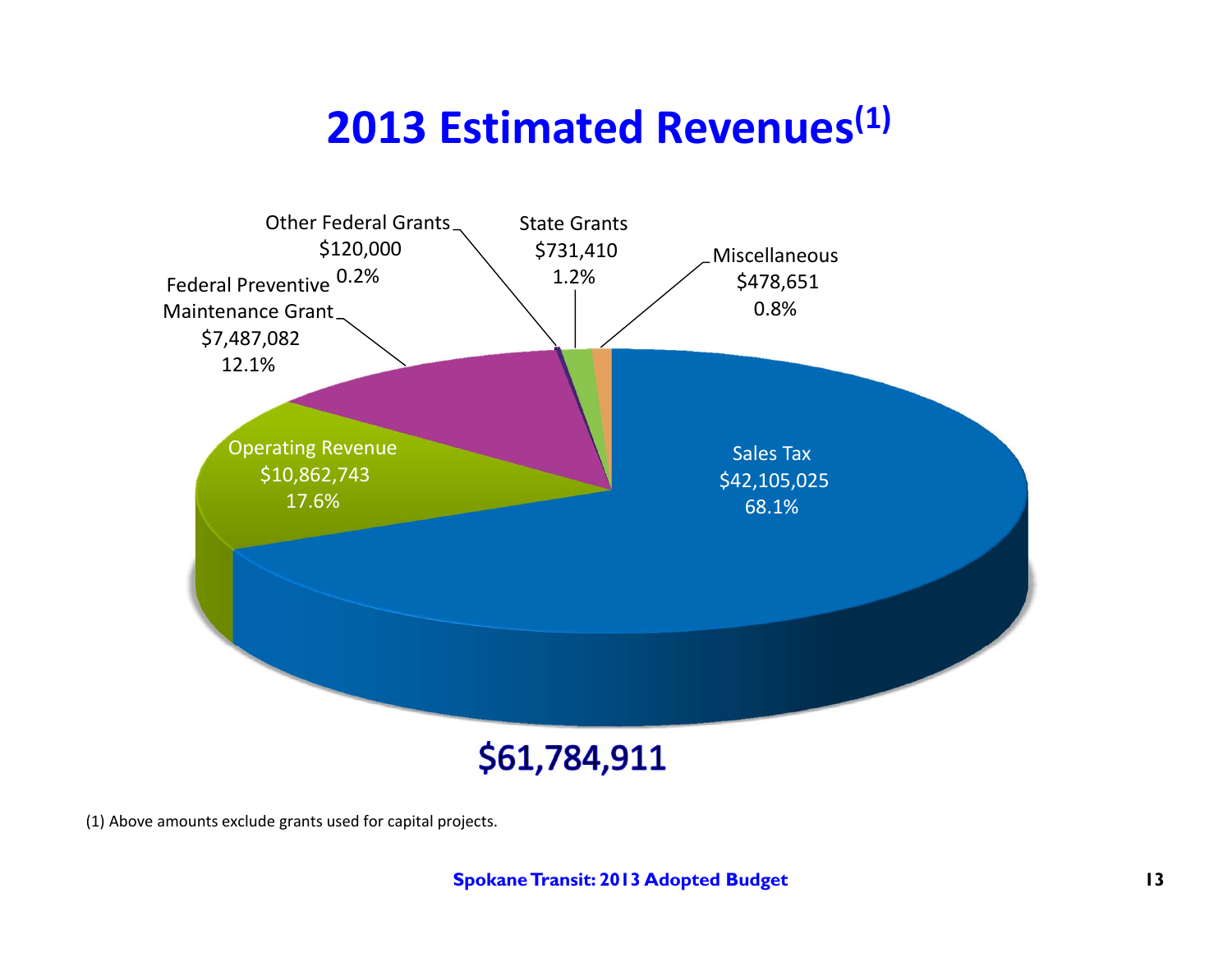### 2013 Estimated Operating Expenses by Division



\$60,980,577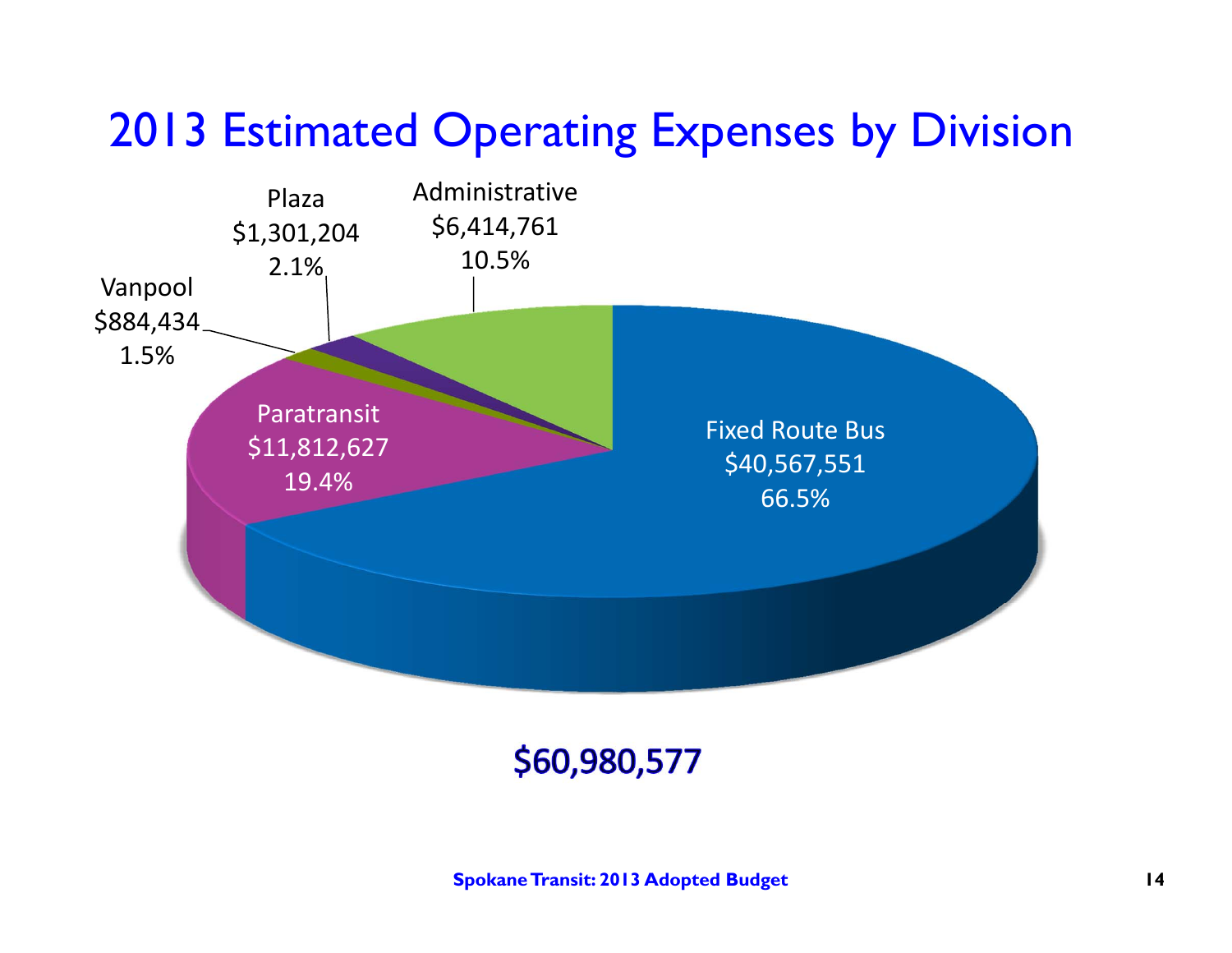

#### \$60,980,577

NOTE: As required by federal accounting standards, "labor" includes wages for work time only. "Benefits" includes wages for paid time off. "Materials" include **fuel costs. "Services" include contracted transportation, legal, etc.**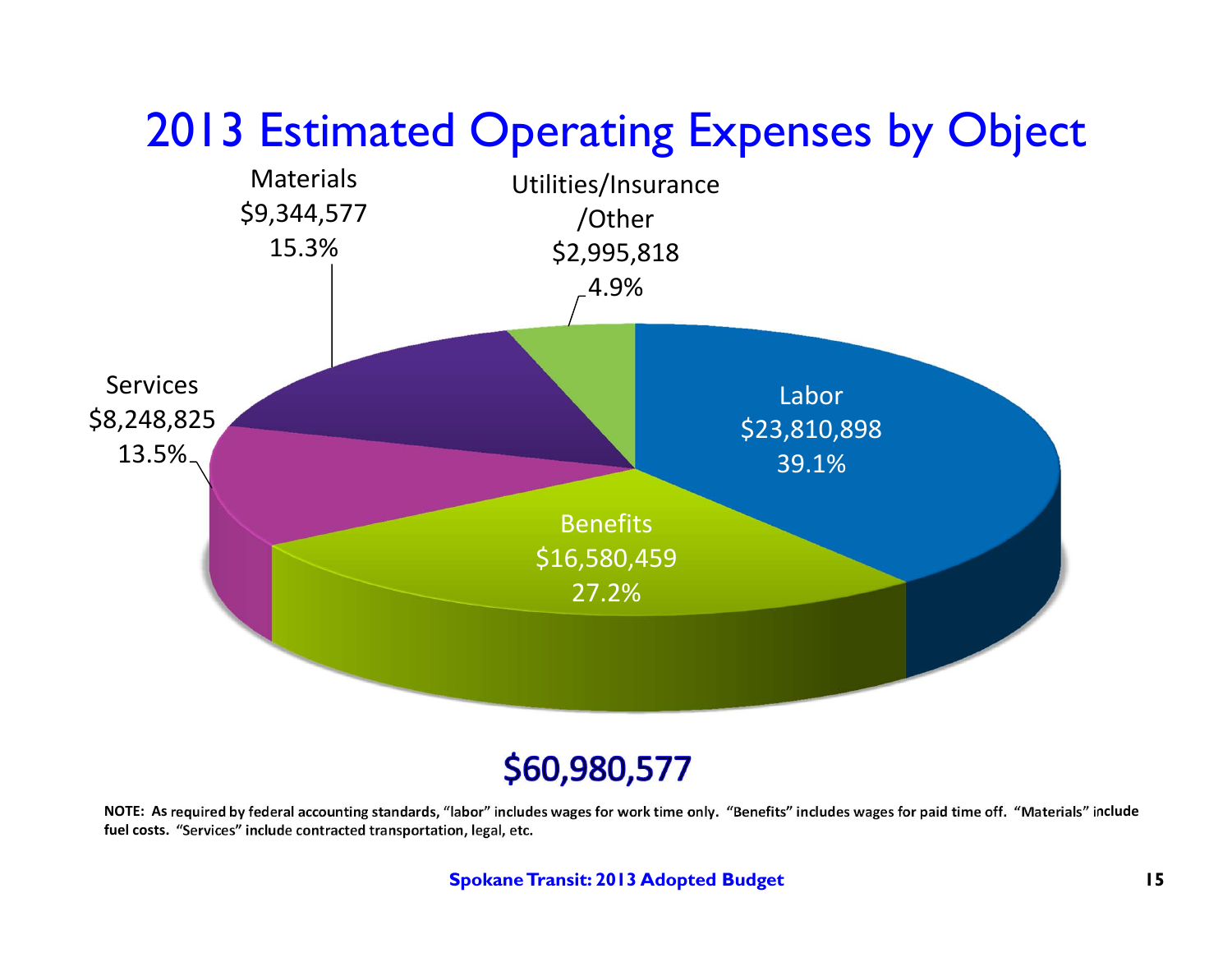

#### **16**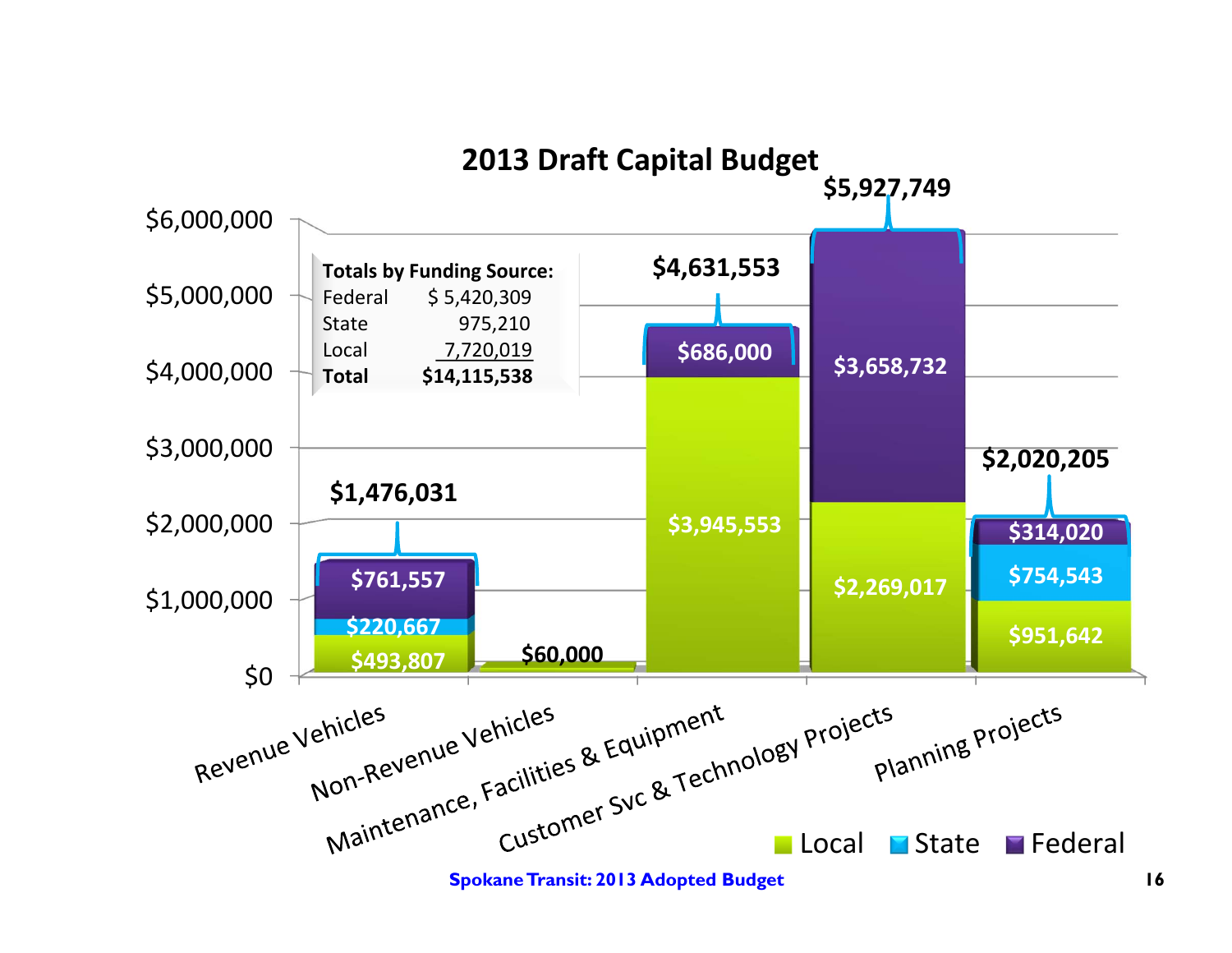# 2013 Source and Use of Funds

| <b>Revenues:</b>                        |              | <b>Expenditures:</b>        |              |
|-----------------------------------------|--------------|-----------------------------|--------------|
| <b>Operating Revenues</b>               | \$10,862,743 | <b>Fixed Route Bus</b>      | \$40,567,551 |
| Sales Tax                               | 42,105,025   | Paratransit                 | 11,812,627   |
| <b>State Grant</b>                      | 731,410      | Vanpool                     | 884,434      |
| Miscellaneous                           | 478,651      | Plaza                       | 1,301,204    |
| <b>Federal Grants</b>                   | 7,607,082    | Administrative              | 6,414,761    |
| <b>Revenues (before Capital Grants)</b> | 61,784,911   | <b>Operating Expenses</b>   | 60,980,577   |
| <b>Federal Capital Grants</b>           | 5,420,309    | <b>Capital Expenditures</b> | 14,115,538   |
| <b>State Capital Grants</b>             | 975,210      |                             |              |
| <b>Capital Grants</b>                   | 6,395,519    | <b>Capital Expenditures</b> | 14,115,538   |
| <b>Total Revenues</b>                   | 68,180,430   | <b>Total Expenditures</b>   | 75,096,115   |
| From Cash Balance                       | 6,915,685    |                             |              |
| <b>Total Source of Funds</b>            | \$75,096,115 | <b>Total Use of Funds</b>   | \$75,096,115 |

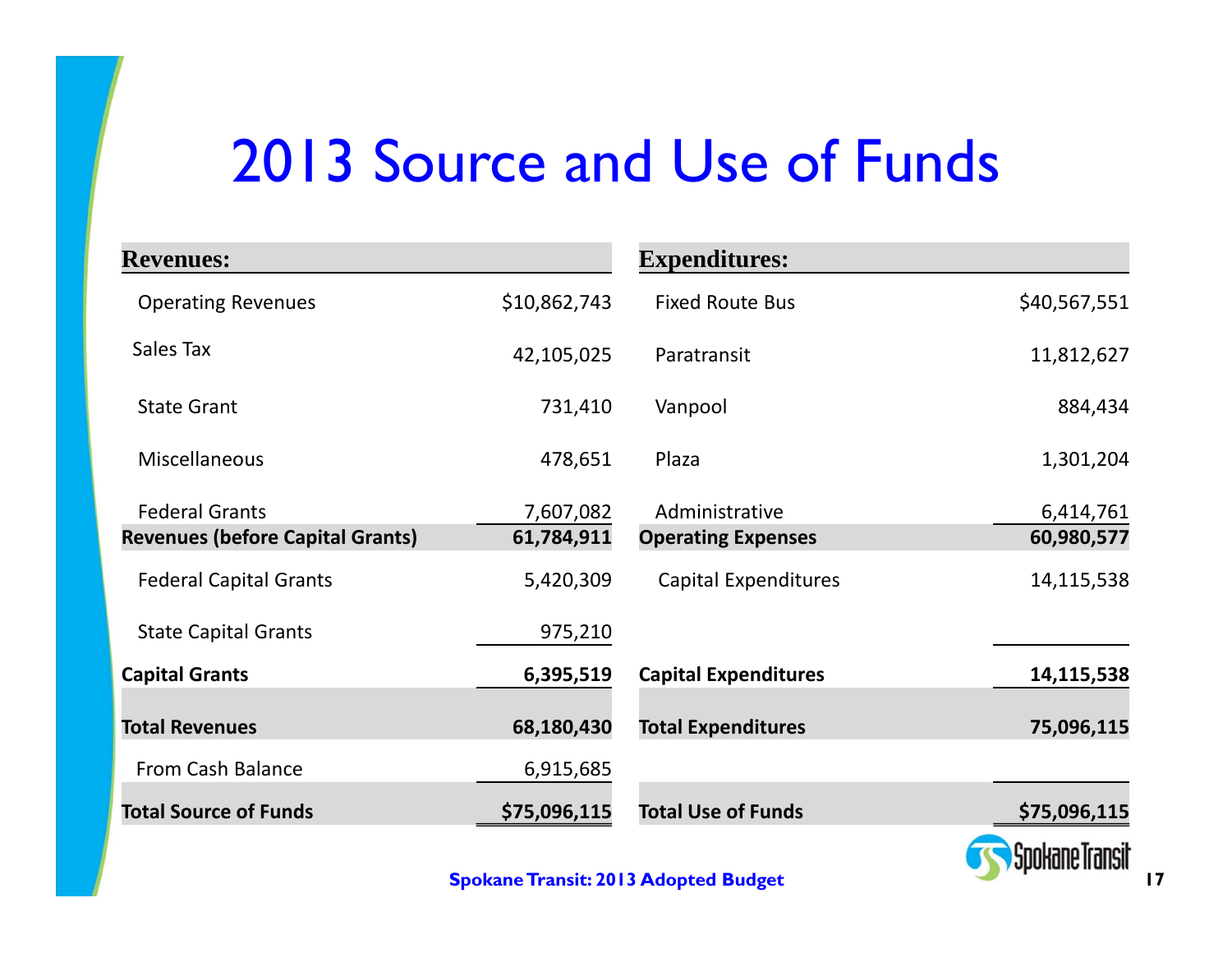# 2013 Cash and Reserve Analysis

|                                                     | <b>Adopted 2013 Budgets</b> |
|-----------------------------------------------------|-----------------------------|
| <b>OPERATING ACTIVITIES</b>                         |                             |
| Revenues (excluding capital grants)                 | \$61,784,911                |
| <b>Operating Expenses</b>                           | (60,980,577)                |
| <b>Revenues Over / (Under) Operating Expenses</b>   | 804,334                     |
| <b>CAPITAL ACTIVITIES (Local Funds)</b>             |                             |
| Purchase of Property, Plant, and Equipment          | (7,720,019)                 |
| <b>Total Local Cash Used for Capital Activities</b> | (7,720,019)                 |
| <b>NET DECREASE IN CASH</b>                         | (6,915,685)                 |
| CASH (Projected beginning 2013)                     | 40,109,821                  |
| <b>CASH</b> (Projected ending 2013)                 | 33,194,136                  |
| <b>RESERVES</b>                                     |                             |
| <b>Self Insurance Reserve</b>                       | (5,500,000)                 |
| <b>Board Designated Operating Reserve</b>           | (9,147,087)                 |
| Board Designated Right of Way Acquisition Reserve   | (4,950,000)                 |
| <b>Total Reserves</b>                               | (19, 597, 087)              |
| 2013 Estimated End of Year Cash Balance             |                             |
| <b>Dedicated to Future Capital Expense</b>          | \$13,597,049                |